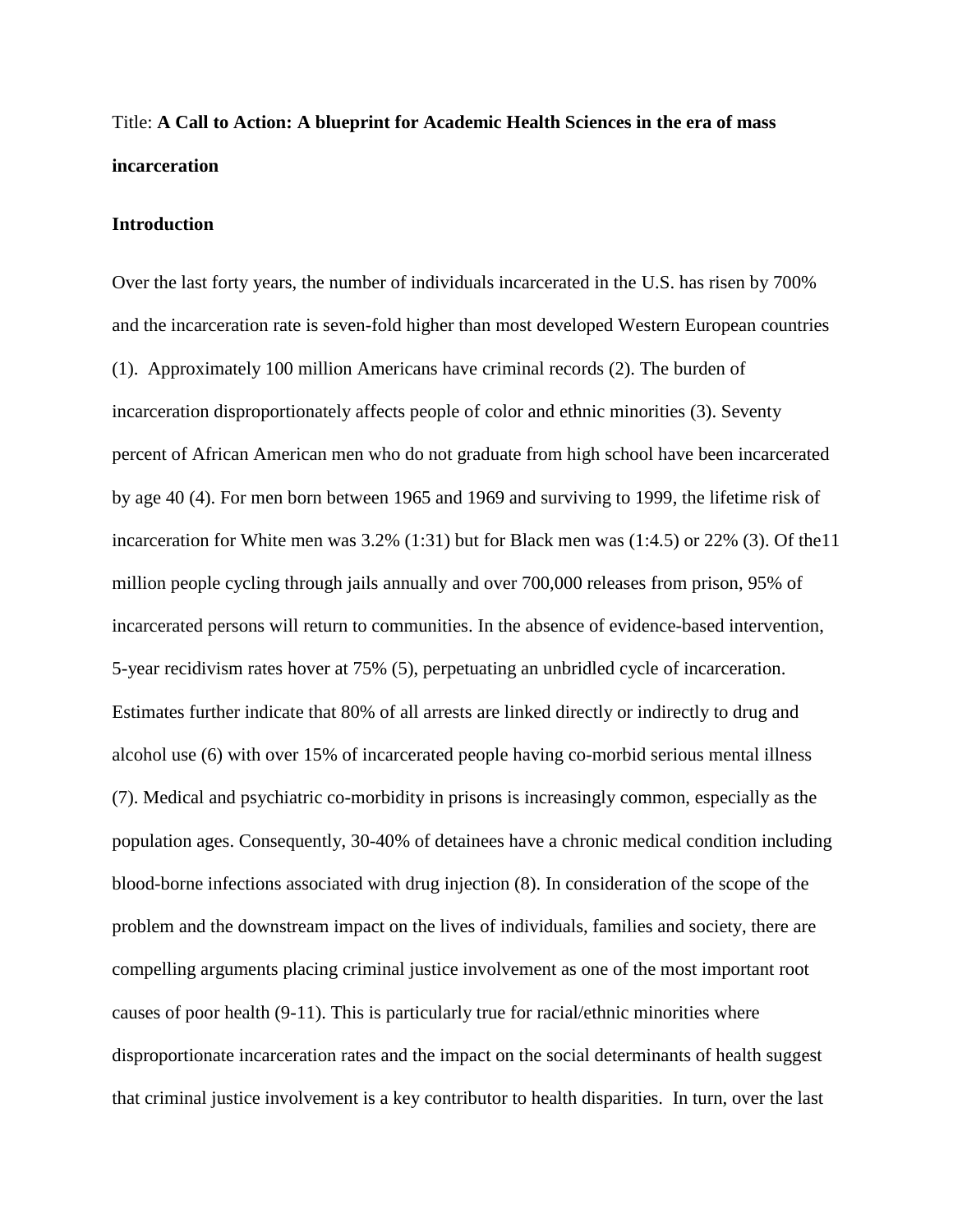15 years, there has been a slow but growing interest in the impact of criminal justice involvement on health.

In 2004, a call for collaboration between the criminal justice system and academic disciplines was published followed by planning for a national academic conference; the inaugural Academic and Health Policy Conference on Correctional Health was held in 2007 with selected proceedings laying out a blueprint for academic engagement in correctional primary care, infectious diseases and mental health (12-15). Leaders of key stakeholders organized and the Academic Consortium on Criminal Justice Health was formed with a mission to advance the science and practice of healthcare for individuals and populations within the criminal justice system.

Given the prevalence of justice involvement in the U.S. and the evidence for an impact on health outcomes, we now call on academic health science institutions, including universities, affiliated institutions providing healthcare and grant-making institutions to harness their capabilities to tackle one of the country's most vexing crises. This commentary will put forth a blueprint for engagement including research, training, clinical care and collaboration with the academic criminal justice establishment.

#### **Research and Recommendations for Future Research**

Criminal justice involvement extends beyond the 20% of Americans with criminal convictions. Annually, >14 million adults are arrested in addition to the nearly 7 million adults that are already under some type of correctional control. Involvement with the justice system is no longer unusual or limited to a small percentage of Americans. The shear magnitude of interfacing with the criminal justice system is now common for Americans, and for minorities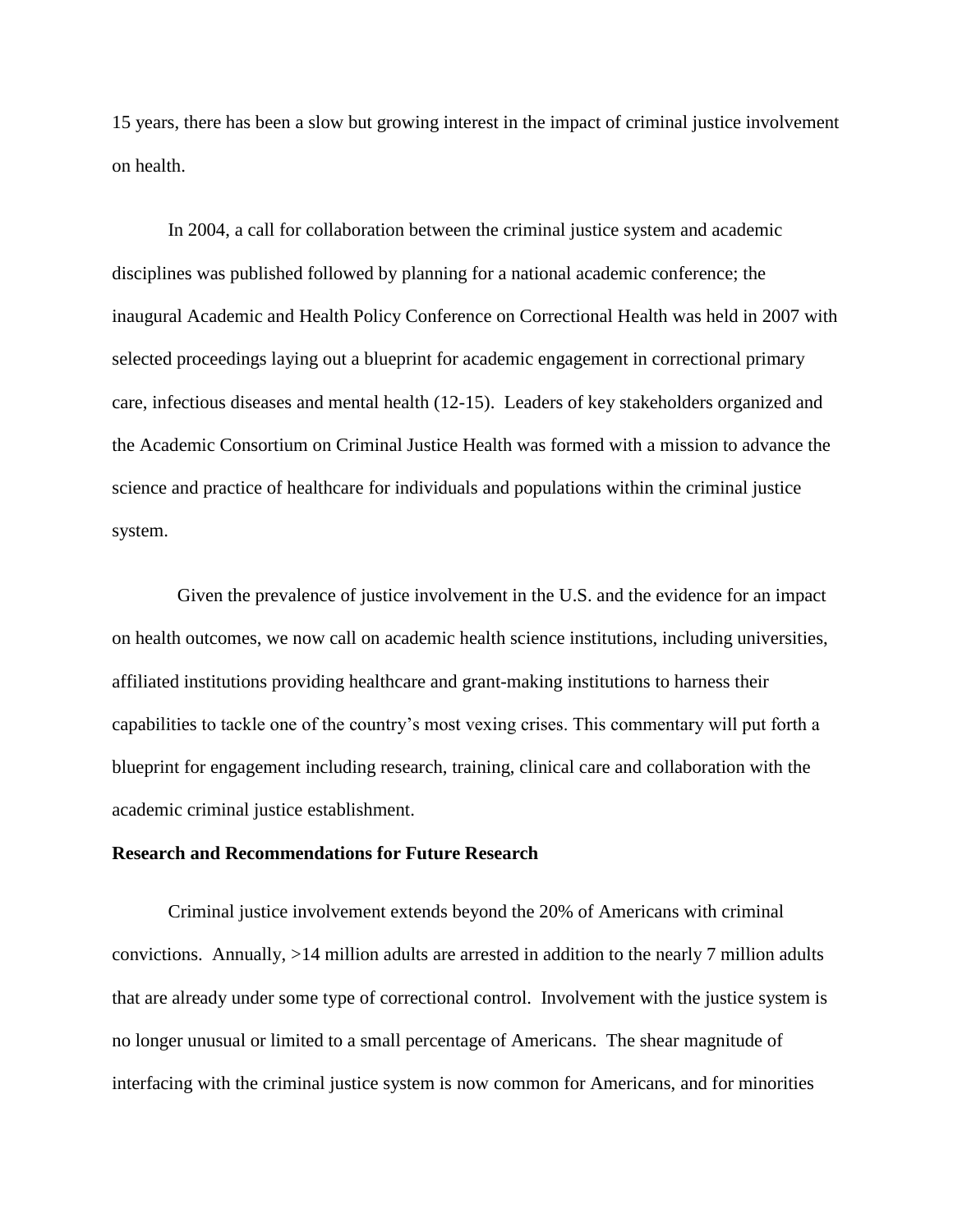and individuals that are poor, the likelihood of criminal justice involvement is magnified and negatively impacts 30% of socially vulnerable people.

Surprisingly most epidemiology surveys like the U.S. Census, National Epidemiologic Survey on Alcoholism and Related Conditions, Collaborative Epidemiology Surveys (CPES) and American Community Survey don't capture information about criminal justice involvement, including past or current involvement. . The National Household Survey on Drug Use and Health (NHSDUH) is the only national survey that inquires about justice involvement, and this is generally confined to one question about whether the individual is currently on probation or parole within the past 12 months. NHSDUH does not include past arrest or incarceration history or any indication of prior involvement with the justice system.

The NHSDUH is therefore the only survey to understand how the justice population compares to the general population. This survey has documented that those currently on probation and/or parole have substance use disorders at four times the rate of the general population and mental health disorders occur at twice the rate of the general population (16). The NHSDUH data was recently used by the Bureau of Justice Statistics (BJS) to compare the prevalence of chronic or infectious diseases of the general population with inmates in federal and state prisons and local jails (17). The BJS study found that incarcerated jail and prison populations had higher rates of both infectious and chronic diseases when controlling for sex, age, race, and ethnicity. Nearly 44% of state and federal prisoners compared to 31% of the general population reported having a chronic disease. Significantly different between the two groups is that nearly 45% of jail inmates versus 27% of the general population have a chronic disease. For the most part, incarcerated individuals are made aware of their chronic disease while incarcerated (18). Except for the NHSDUH, most of our knowledge about the health needs of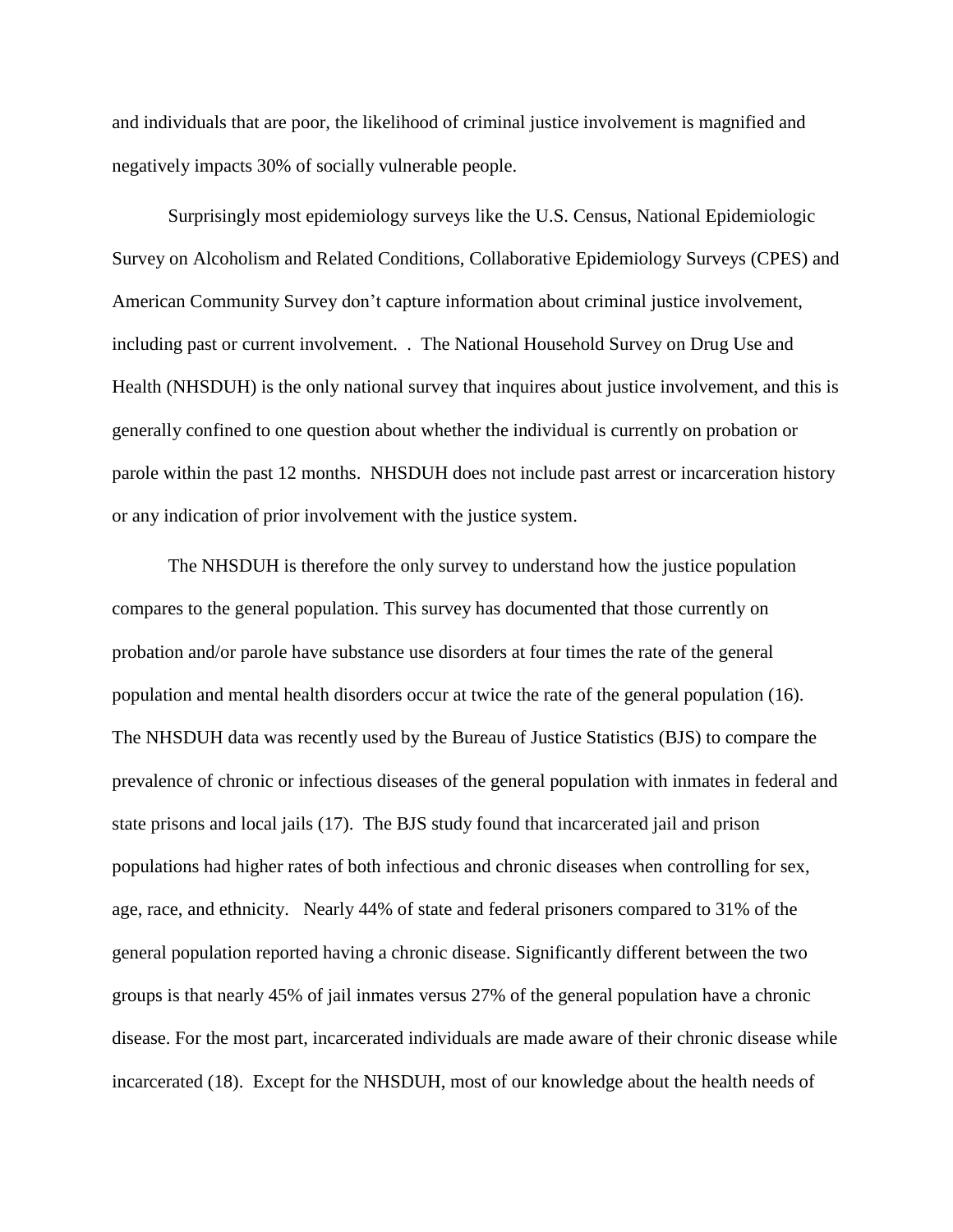justice-involved individuals is from studies that are limited in size, to populations specific to the study aims, and inconsistent measurements used in the different studies. And, as noted recently, only 0.1% of National Institutes of Health (NIH)-funded grants focused on elements of criminal justice health from 2007-2012. NIH funded a meager \$40.9 million or 1.5% of the \$2.7 billion health disparities budget in 2012 (19). The 3 most commonly funded topics were substance use or HIV (64%), mental health (11%), and juvenile health (8%), with the National Institute on Drug Abuse and the National Institute of Mental Health funding 78% of these grants.

The meager funding of criminal justice health research coupled with the huge societal costs of the justice apparatus suggests that there is an enormous gap in our understanding of how justice involvement affects health status and health conditions, and how health conditions are addressed when individuals are in different justice settings (i.e. jail, prison, probation, parole, pretrial, etc.). Moreover, because 95% of justice-involved persons transition to the community, it is crucial that the benefits gained during incarceration are continued post-release. Given the paucity of research and understanding of the health services utilization by justice involved individuals, the following outlines an extensive agenda to expand our knowledge. The overall recommendation is that in every way possible there is a need to measure criminal justice status of the individual (i.e. pretrial defendant, pretrial detainee in jail, sentenced to jail, sentence to prison, probationer, parolee, drug court participant, diversion, etc.), criminal justice setting, and criminal justice risk level. Criminal justice risk indicates the likelihood that an individual will have further involvement in the justice system. (20) These should be core measures incorporated into any study to capture key information about how justice involvement affects an individual's behavioral health and chronic health conditions. The following are the recommendations: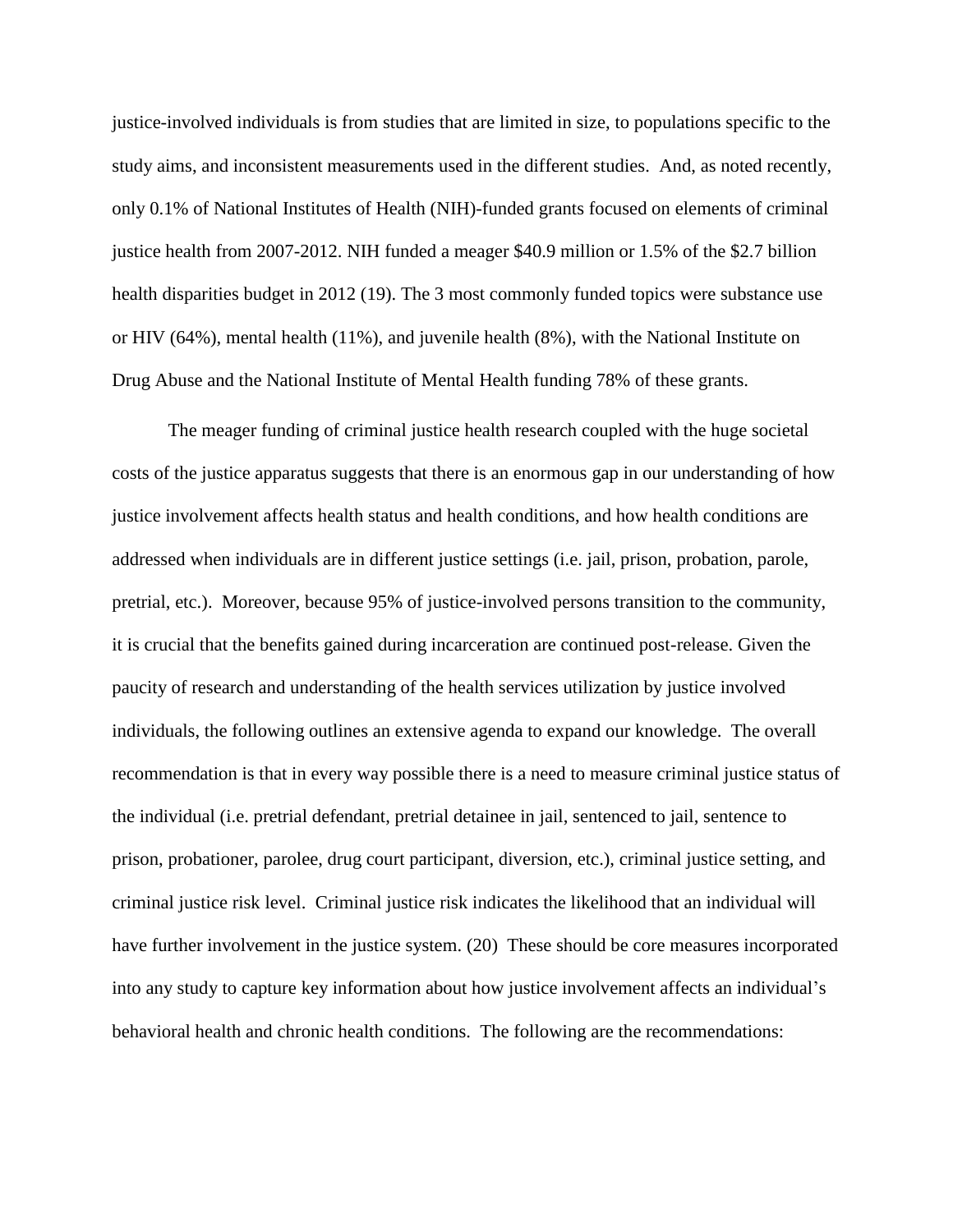- 1. Prevalence studies. All major epidemiology surveys should harmonize their measures and include measures of the type of justice involvement and the status of the individual. This should be a responsibility for all publicly-funded population surveys across the spectrum of agencies including the census bureau, CDC, BJS, and Department of Education. This ensures that it is possible establish national prevalence rates that allow for surveillance of key indicators by health agencies.
- 2. Intervention Studies. Given the specific comorbid condition of many justice-involved individuals (either a combination of behavioral health conditions, complex medical needs, or behavioral health and chronic diseases), many evidence-based interventions that are effective in the community are also presumed to be relevant for justice-involved individuals. Studies have found, however, that interventions are not always transportable without adaptation for the justice population or for delivery in justice settings (21). More site-specific (e.g., jail, prison, probation, parole) and culturally-adapted intervention studies are needed to understand how to engage clients in care, how to address various types of comorbid conditions with integrated care models, and the effects of certain intervention on both health and justice outcomes.
- **3.** Implementation Science. The justice system is designed to promote public safety, as well as to punish individuals. Implementing programming, healthcare, and service delivery meets with unique challenges given the punitive culture, the security needs that occur in incarceration settings, and the balancing act between addressing programming needs and managing the offender population. Implementation science is needed to understand how to deliver evidence based practices and treatments in justice settings.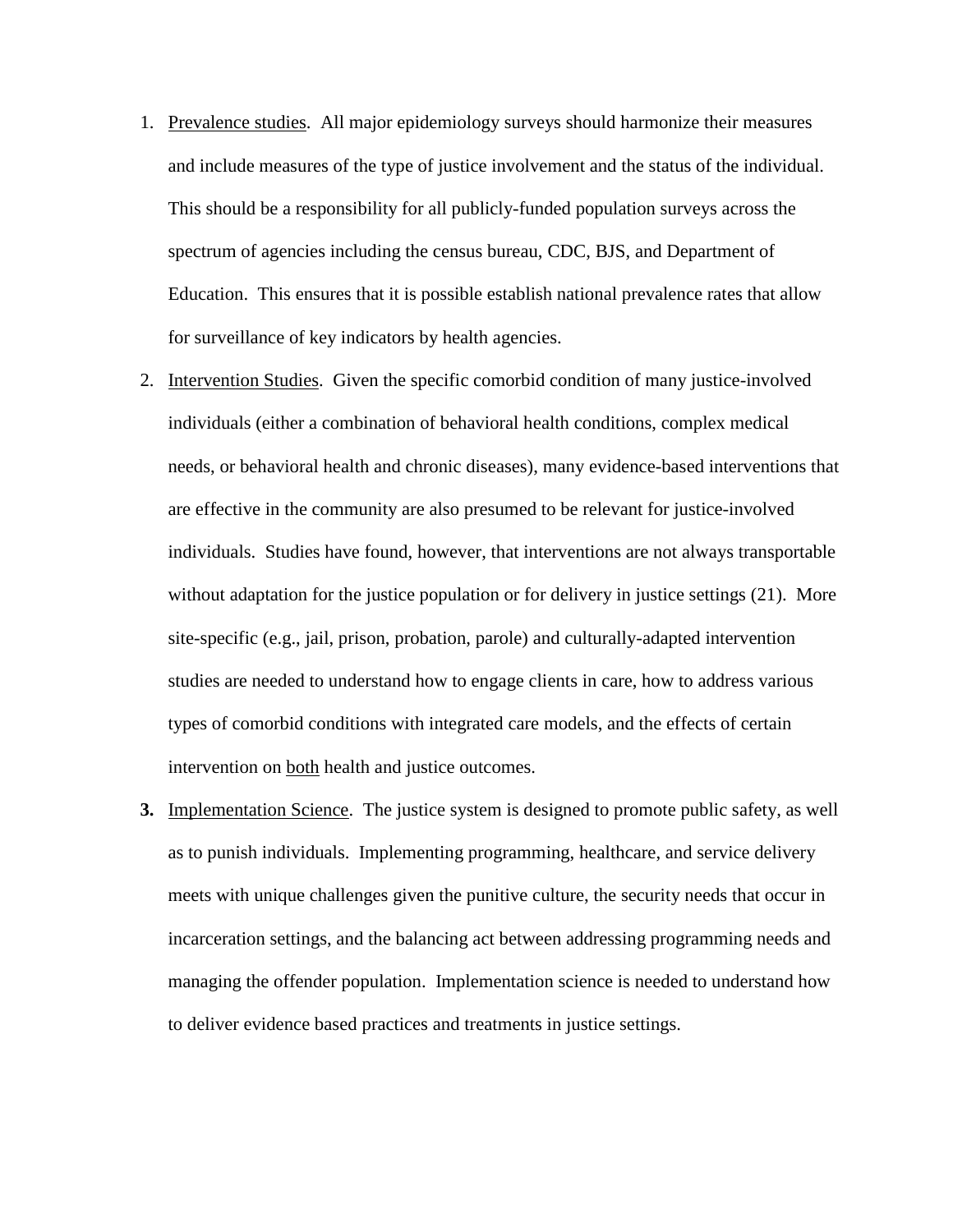- **4.** Development or Adaptation of Evidence-based Practices and Treatments for Justice Clients. There is a presumption that the clinical practices, studies of evidence-based practices and treatments on the general population, and efficacy trials will generate evidence based practices and treatments that are relevant for justice populations. More efficacy trials are needed to generate outcome studies that can address the myriad of health and behavioral health conditions.
- **5.** Participatory Research. The justice system is one area where stakeholders are infrequently involved in the design, execution, and interpretation of studies. To extend the significance and relevance of the research, there is a need to include justice actors, treatment providers, justice involved individuals, individuals in recovery or formerly involved in the justice system, and other key players in research studies. Communitybased participatory research (CBPR) is an applied approach that has been widely used in public health research to gain a deeper understanding of societal problems and develop applied solutions by identifying and engaging a diverse set of community stakeholders who collaborate with researchers in all aspects of a research project, including study design, data collection, data analysis and dissemination (22-24).
- 6. Affordable Healthcare Act. A major focus of ACA is to provide integrated care which generally presumes that integrating behavioral health services in primary care. A number of unanswered questions exist of how the ACA may impact provision of health services to justice involved individuals, and whether integrated care can be provided within justice settings or to justice involved individuals. A number of unanswered questions exist about how ACA may transform justice settings into service providers. Attention is needed on how ACA reduces health disparities among justice involved individuals.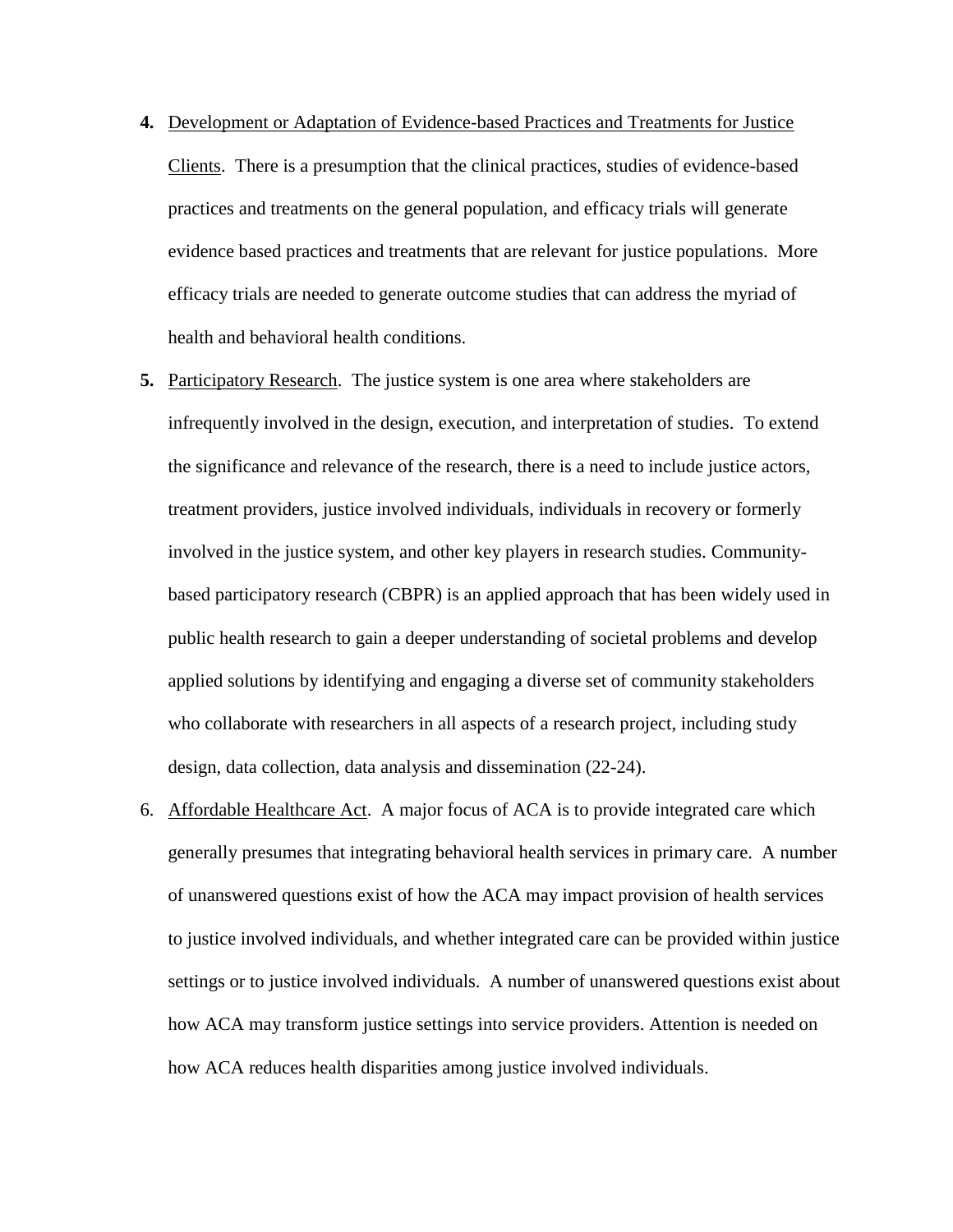7. Facilitation of access to both health and criminal justice data is needed to meet the above stated recommendations. Human subjects protection is rigorous, and transportability of data cumbersome with many involved gatekeepers, which slow and impede access and utilization of vital data for analysis. Mandates to address the myriad of system barriers in a timely manner is ultimately a cost-effective measure to address efficacious treatment for this population.

# **Education and Training**

With nearly 12 million individuals released from jails and prisons annually and the additional 2.2 million incarcerated inmates on any given day (5), it is likely that nearly every healthcare clinician provides care for justice-involved persons. Moreover, with increased access to healthcare under the Affordable Care Act, it is certain that they will provide care for such individuals and their families over the course of their careers. Care delivery in such settings also requires a unique set of competencies seldom taught in traditional training (25). This population differs from other vulnerable groups because of their incarceration experience affecting behavioral challenges through learned dependency behaviors, maladaptive survival skills and lost normative behaviors (26-29) that interfere with their ability to engage in expected patientprovider behaviors. Inadequate preparation of clinicians increases burnout, turnover, poor outcomes, and higher costs in an already fractured clinical care system. With the exception of supervised rotations and internships that are routine in psychiatry and nursing, health profession schools have been slow in developing curricula and training opportunities. For example, while curricula on such topics as health disparities, social determinants of health, and cultural competence are common, only 22 primary care training programs include correctional healthcare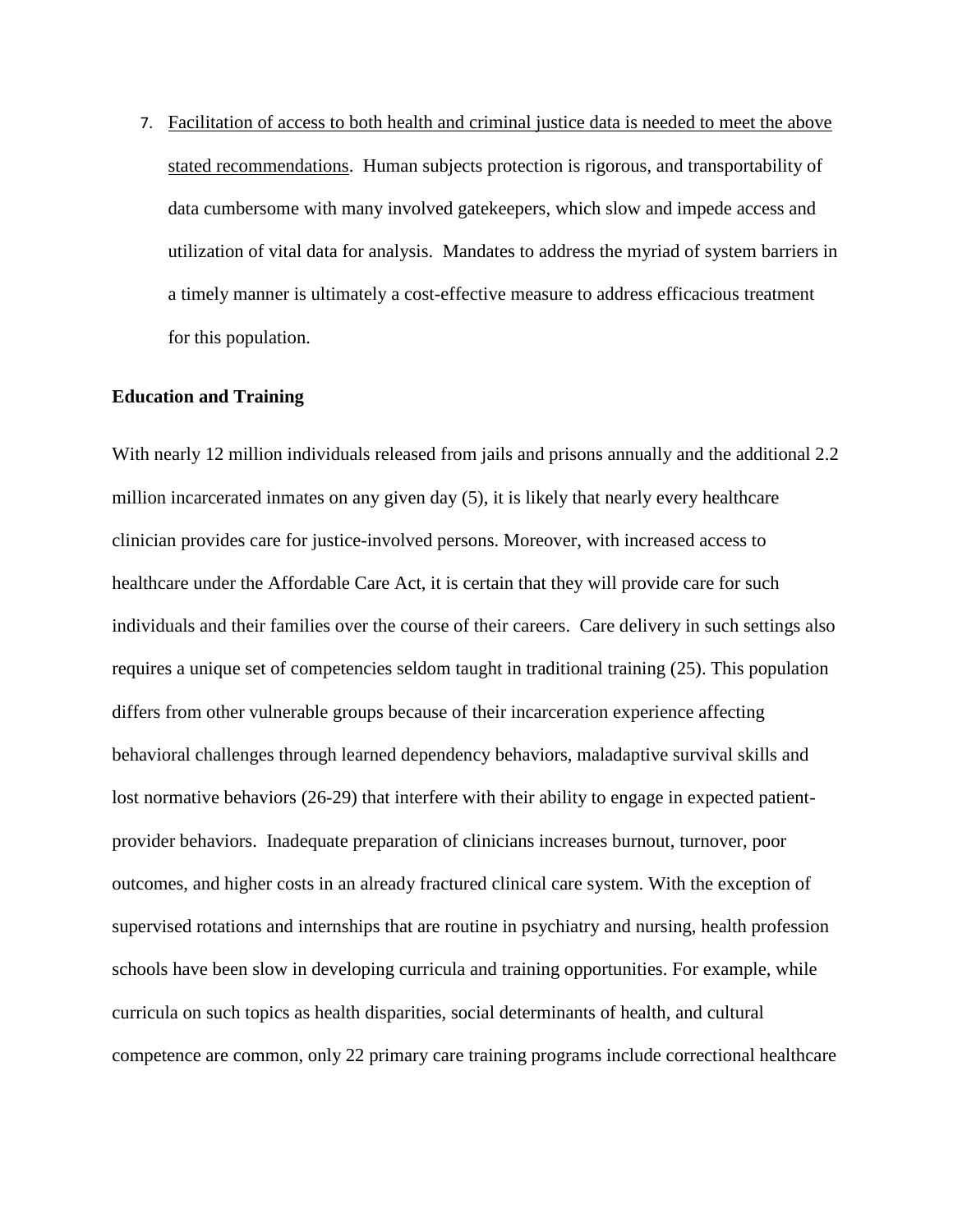(30). Training students in correctional settings demonstrates the impact of social determinants on health outcomes directly.

In 2012, the American Osteopathic Association (AOA) in collaboration with three colleges of osteopathic medicine, adopted standards for accreditation for a fellowship in correctional medicine and a Certificate of Added Qualification (CAQ) (31). With the planned joining of the AOA with American Council for Graduate Medical Education into a single system, this CAQ will likely be expanded. Models for such fellowships were first piloted in FL and MA (32). A two-year accredited fellowship in correctional medicine, with an integrated requirement for an MPH, now exists in Connecticut, where the University of Connecticut is contracted to provide care in prisons and jails. (33).

Beyond medicine, clinicians in other disciplines such as nursing are responsible for a majority of the care delivered and receive neither adequate clinical preparation nor adequate continuing educational support. Nurses are among the largest group of healthcare providers in criminal justice systems. Standards of clinical correctional nursing care (34) exist but few aspects of correctional nursing have been empirically tested and translated into practical and applied competencies (26, 27). As a result, the quality of nursing care is irregular and correctional systems of care remain fragmented. Nurse preparation, job satisfaction, and retention are poor; clinical evidence and best practices are not entering these systems.

Academic preparation of nursing students through clinical orientations, use of simulation, and clinical rotations/placements can positively impact recruitment. One academic program (35, 36) has developed a structured orientation introducing nursing students to the criminal justice environment. This program has resulted in 25% of students subsequently working in correctional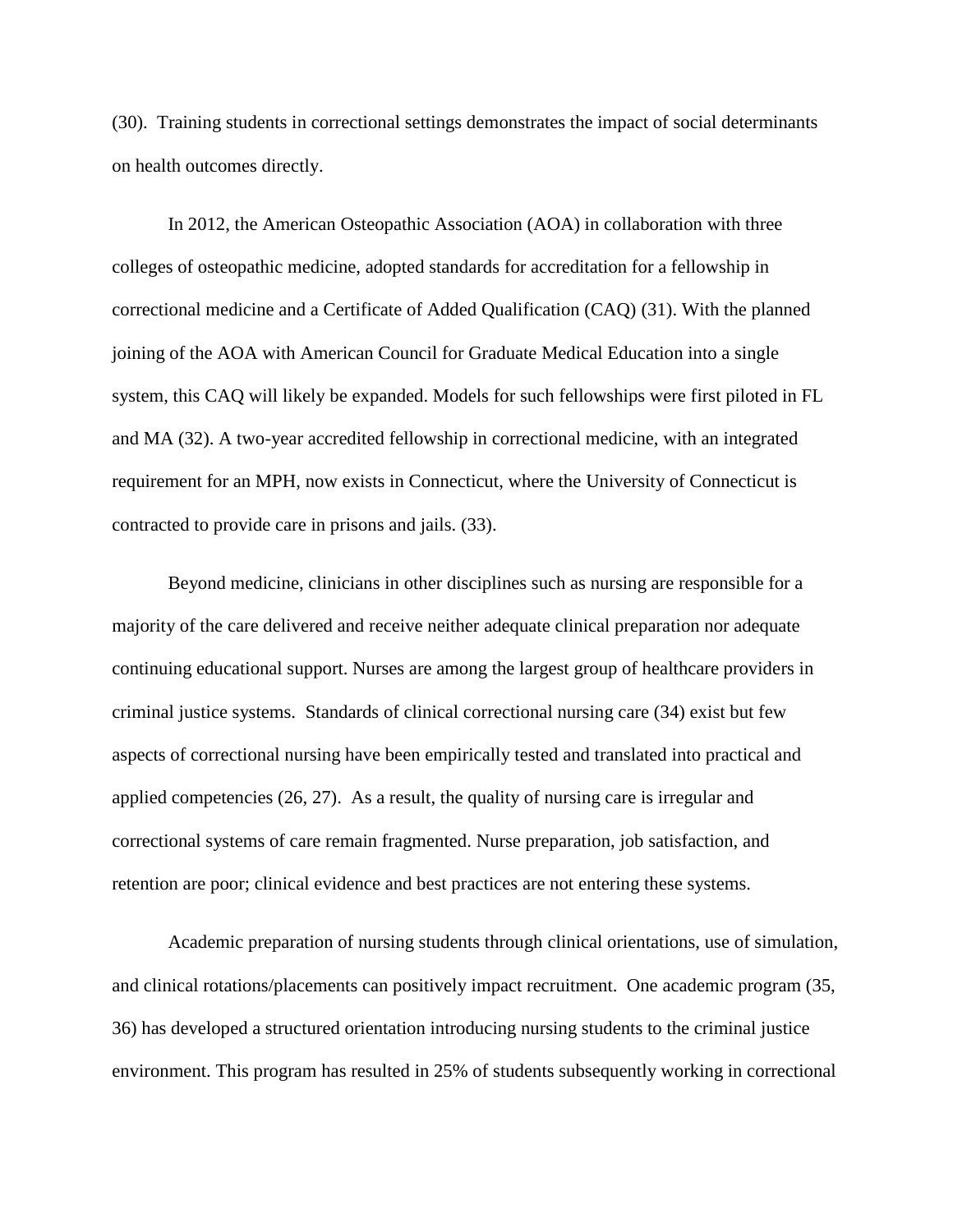settings. Programming includes both service learning opportunities and clinical research projects through a public-academic partnership.

While recommendations for interprofessional education to train health professions students for the  $21<sup>st</sup>$  century have received wide attention, care systems in prisons and jails, particularly models of integrated medical and behavioral healthcare, are lacking. Fostering curricula designed to be interprofessional with a focus on justice-involved populations would help to accelerate integrated correctional care and spread existing systems for efficient and effective care transitions to the community upon release. The development of patient centered medical homes in correctional settings and tailoring community-based medical homes to the needs of released detainees offer the real potential for enhanced workforce satisfaction, quality improvement, and cost effectiveness.

Recommendations to academic health science institutions:

- 1. Undergraduate, predoctoral and postdoctoral degree and training programs should address the need to prepare its learners to care for justice-involved populations in every healthcare discipline.
- 2. Accreditation organizations should require a core curriculum on criminal justice health.
- 3. Congress and the Executive branch should support federal agencies to fund innovative models for training. For example, Title VII and VIII funding for medicine and nursing could offer grants to support innovative training programs for undergraduate, predoctoral and postdoctoral training. Additionally, Foundations which support innovations in health professions' training should prioritize training to prepare individuals to provide care for this at risk population.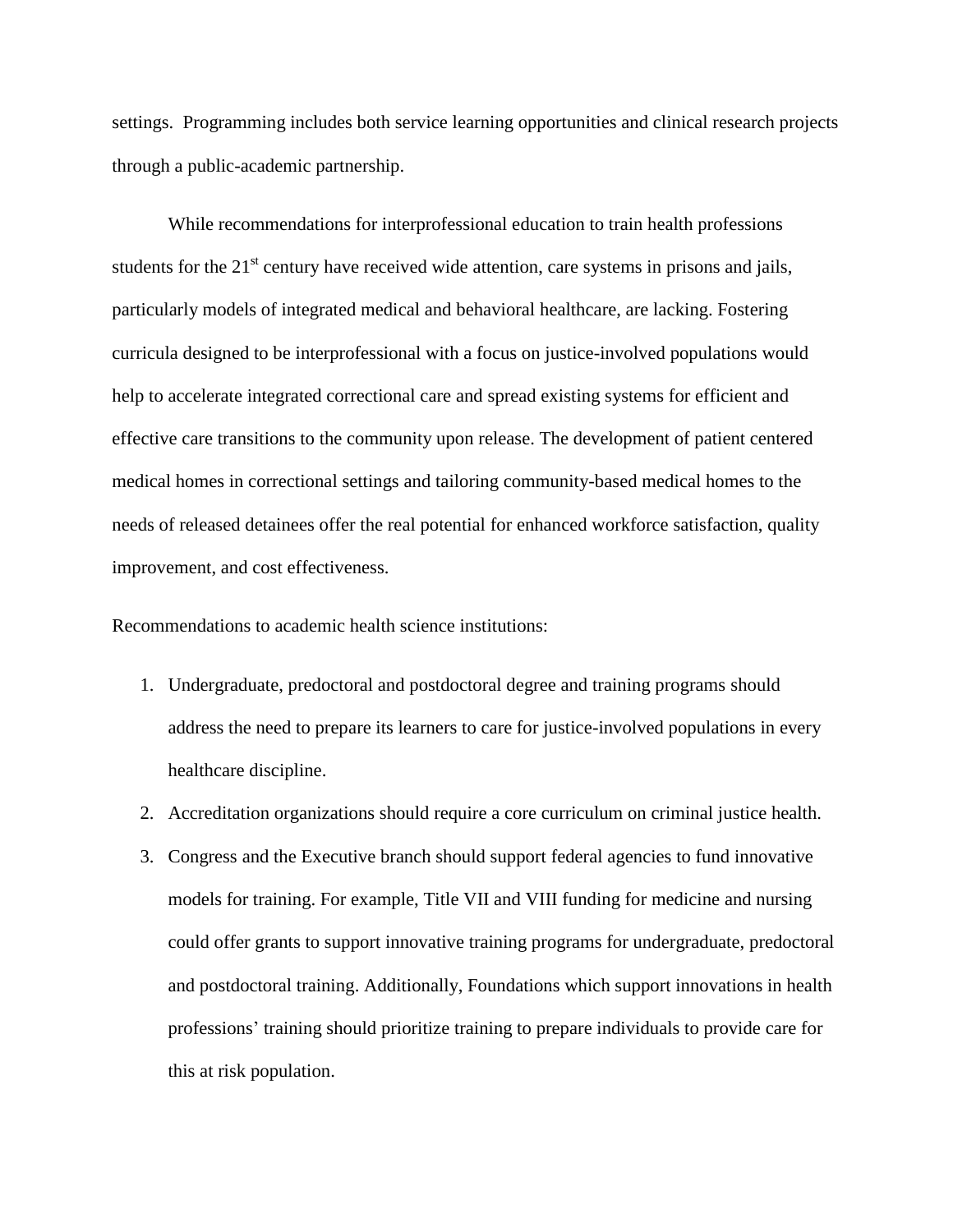# **Clinical Care**

Access to and quality of healthcare across the nation's jails, prisons and community-based systems is inconsistent. While there are some model programs that meet or exceed community standards, many fall short of even the limited healthcare delivery available in community settings. Substantial improvements in correctional healthcare followed the US Supreme Court decision in Estelle v. Gamble (37) that held that deliberate indifference to serious medical needs of convicted inmates violates the Eighth Amendment of the Constitution on the grounds that it is cruel and unusual punishment. These findings were soon thereafter extended to mental health (38). Pretrial detainees were found to have a similar standing (39) on the basis of the due process clause of the Fourteen Amendment. Much successful class action litigation followed that led to substantial improvements in correctional healthcare; this avenue was limited by the subsequent 1996 Prison Litigation Reform Act (40). The Civil Rights Division of the Department of Justice (DOJ), however, still actively pursues these concerns (41).

The work of the National Commission on Correctional Health Care (NCCHC) and the American Correctional Association (ACA), and in rare cases the Joint Commission, led to development of standards and some systems voluntarily agree to be held to those standards. However, most systems are marginally funded and most do not participate in accreditation with only 17% participating in NCCHC review (42). In turn, many systems have been required to improve by court mandate. Clinician staffing inadequacies are routine in many correctional facilities, as are compromised conditions of confinement. Health consequences due to such issues were evident in the Supreme Court case Brown v. Plata (43), which noted that conditions in California prisons compromised healthcare delivery and resulted in a culture of "cynicism and fear."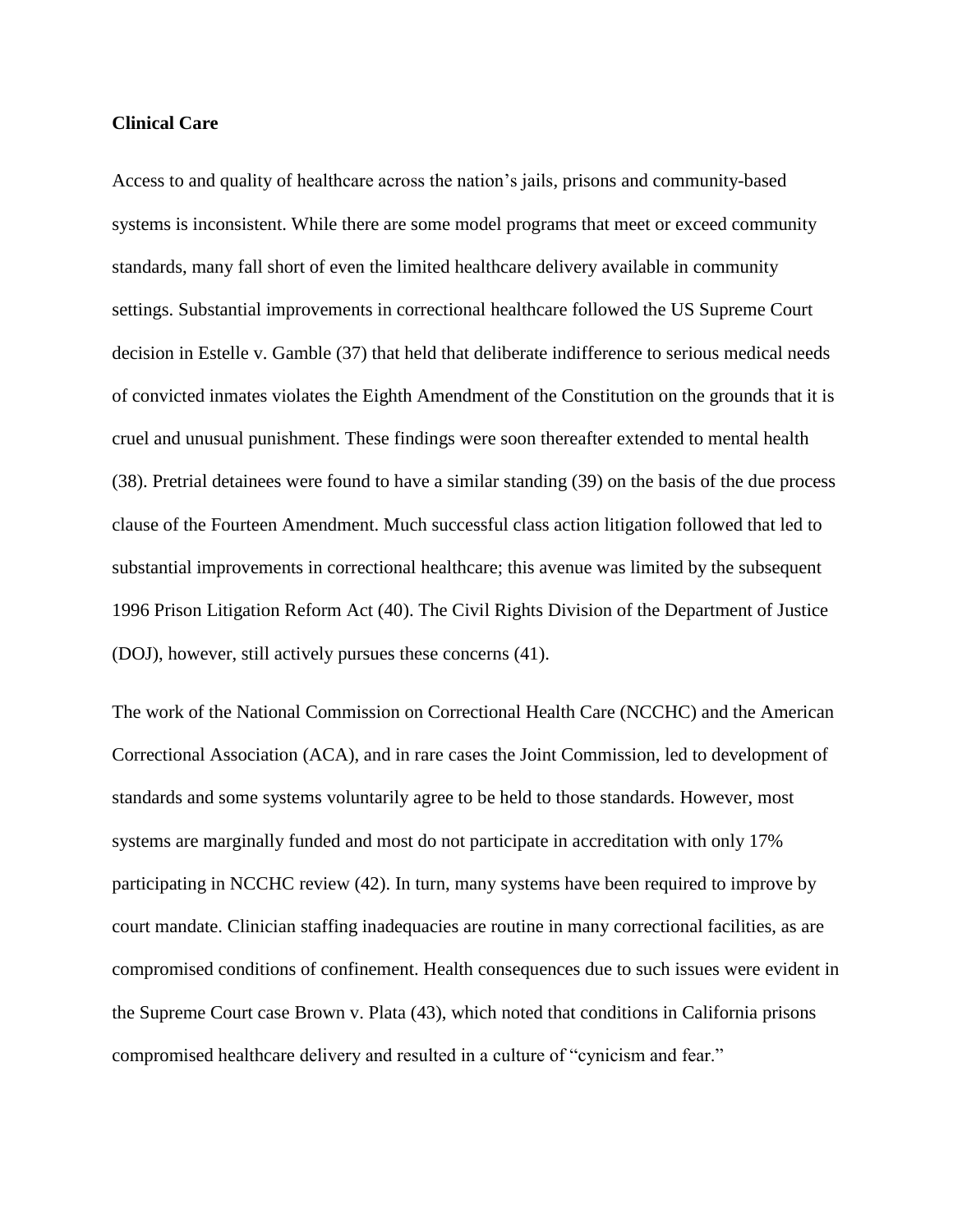During court-mandated oversight, improvements are made; there is sadly and predictably a subsequent regression after completion of oversight due to the inevitable pressures of budget reductions and changes in administration. Furthermore, federal funding is precluded to states and counties due to exclusion of inmates from Medicaid and Medicare participation (44,45). Prior to incarceration, justice-involved populations generally have low utilization rates of communitybased care (46). Correctional systems however have the potential to become integrated into medical home models and to build upon continuity-of-care systems (47).

At this time, very limited information is available regarding treatment quality and access. Some evidence of very positive health outcomes exists for selected facilities and systems in metabolic and infectious disease treatment (48, 49). Indeed, 40% of people are first diagnosed with a chronic disease during incarceration in a prison (50). In contrast, while over 70% of people in state prisons need treatment for substance use disorders, only 13% receive care (51).

## **a. Opportunity for academic health centers**

AHCs have much to offer correctional partners: expertise in evaluation, quality improvement, evidence-based practice, and implementation science (47, 49, 50). Correctional care allows academic physicians, nurses, pharmacists and other health professionals to develop population health skills and may stimulate new approaches to community based population health initiatives. While relatively few AHCs are currently working in this arena, the convergence of need, opportunity, and mission argue forcefully for more extensive commitments. Correctional healthcare provides opportunities to address health inequities. Such settings are excellent environments for AHCs to develop and hone the skills needed to improve the experience of care for individuals, improve the health of populations, and lower per capita costs (52, 53). Further,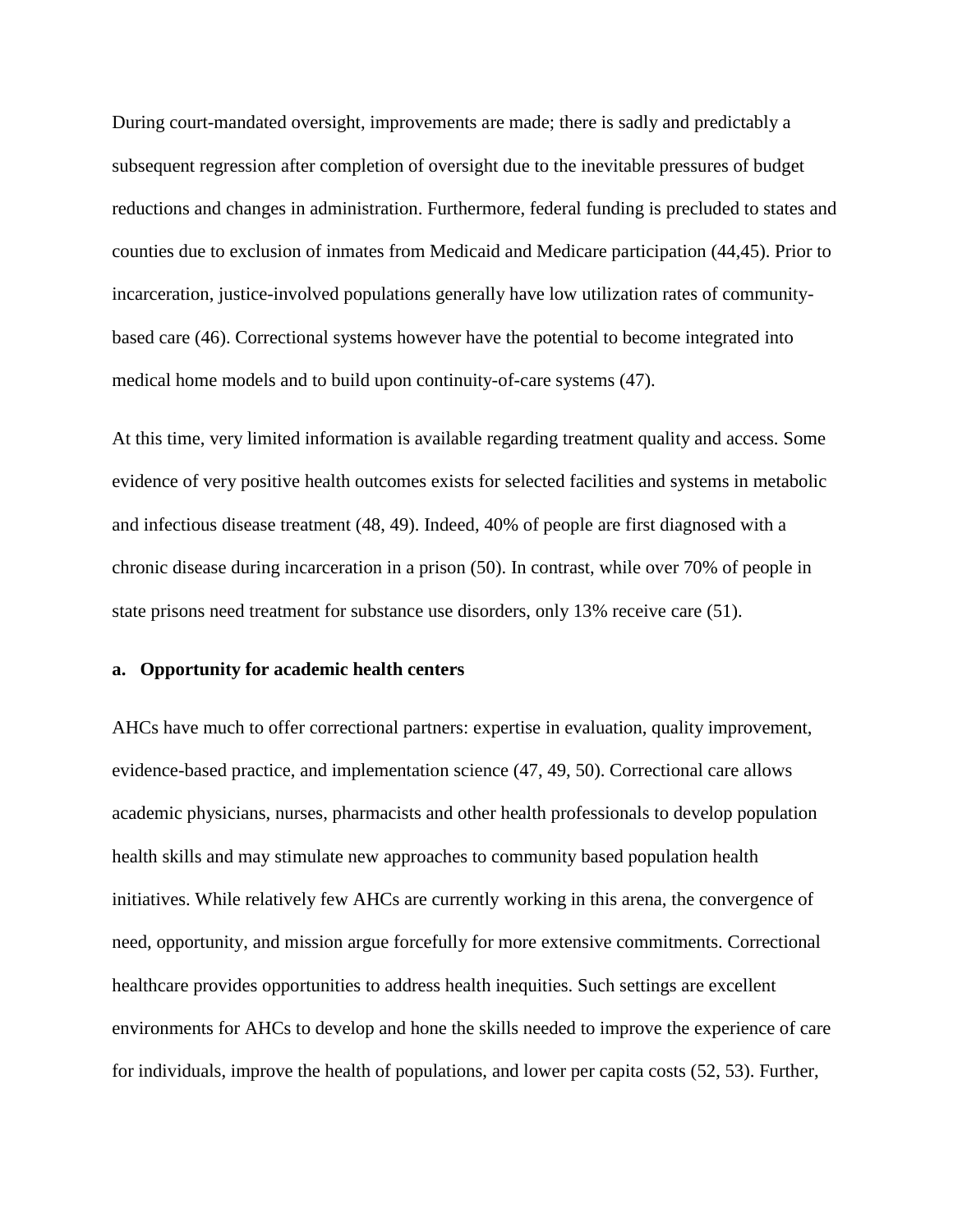correctional care delivery provides settings for refining Accountable Care Organization (ACO) capacity.

# **b. Recommendations**

Given the opportunities noted here, we strongly believe that AHC's should engage in planning efforts to:

- 1. Seek contracts to assume primary care for individuals incarcerated in their local jails and regional prisons, as well as community-based service settings such as primary clinics and skilled nursing facilities;
- 2. Adapt and refine best community practices for chronic disease prevention and management, gender-specific care, and care for aging populations in correctional settings;
- 3. Develop secure, model outpatient referral centers for subspecialty consultation and care;
- 4. Develop agreements to serve as post-release referral hospitals and medical homes with coordinated care transition; and
- 5. Further develop telemedicine skills for correctional use.

### **Collaboration across the academic disciplines of Health Sciences and Criminal Justice**

Recent strategies to reduce mass incarceration focus on the "front end" through alternatives to sentences, changes in mandatory minimum sentencing and on the "back end" collateral consequences are being proposed. With respect to community reentry interventions, most are focused on reducing barriers to employment, housing, food security and vocational services for successful reintegration of released inmates into communities (55). Few efforts focus on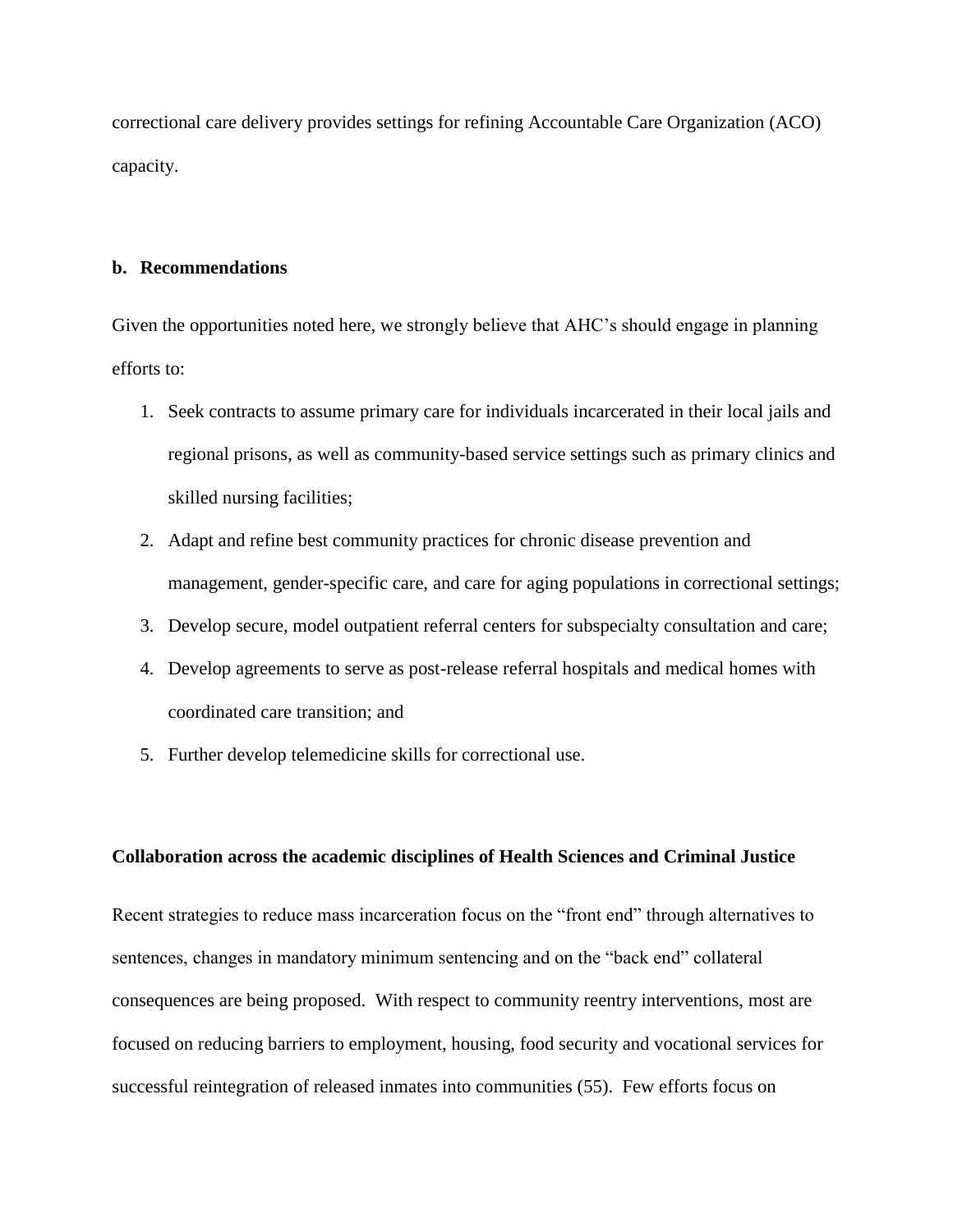expanding healthcare services including preventive services and self-management, accessing behavioral health treatment and transitional services, or addressing the myriad of behavioral health and comorbid chronic diseases. This division between justice reforms and integrated healthcare follows from reforms proferred by different disciplines with different agendas. The justice based sentencing reforms are appropriately borne out of the justice system and justice actors that tend to develop through the lens of criminal justice reforms absent input from the healthcare system or interdisciplinary teams. This reinforces the disinterest of healthcare leaders and health policy experts. This means that behavioral health services-- mental health and substance abuse—which affect criminal behavior (including violent crime) are neglected in the cadre of reforms.

# **Recommendations:**

- 1. It is critical that scholars in the fields of criminal justice and healthcare begin to collaborate.
- 2. Grant-making organizations should encourage and foster these collaborations.
- 3. Interdisciplinary health professional associations would take leadership to promote attention to policy reform through collaborative or coordinated efforts, develop a clearing house for partnerships to address cross cutting issues effecting these populations.

# **Conclusions**

The dimension in growth of incarceration in the United States and the downstream impact on the quality of life and health of affected individuals and families is staggering. It is appropriate that scholars and policymakers in the field of criminal justice tackle this problem. However, the downstream impact on social determinants of health as a result of incarceration, the racial, ethnic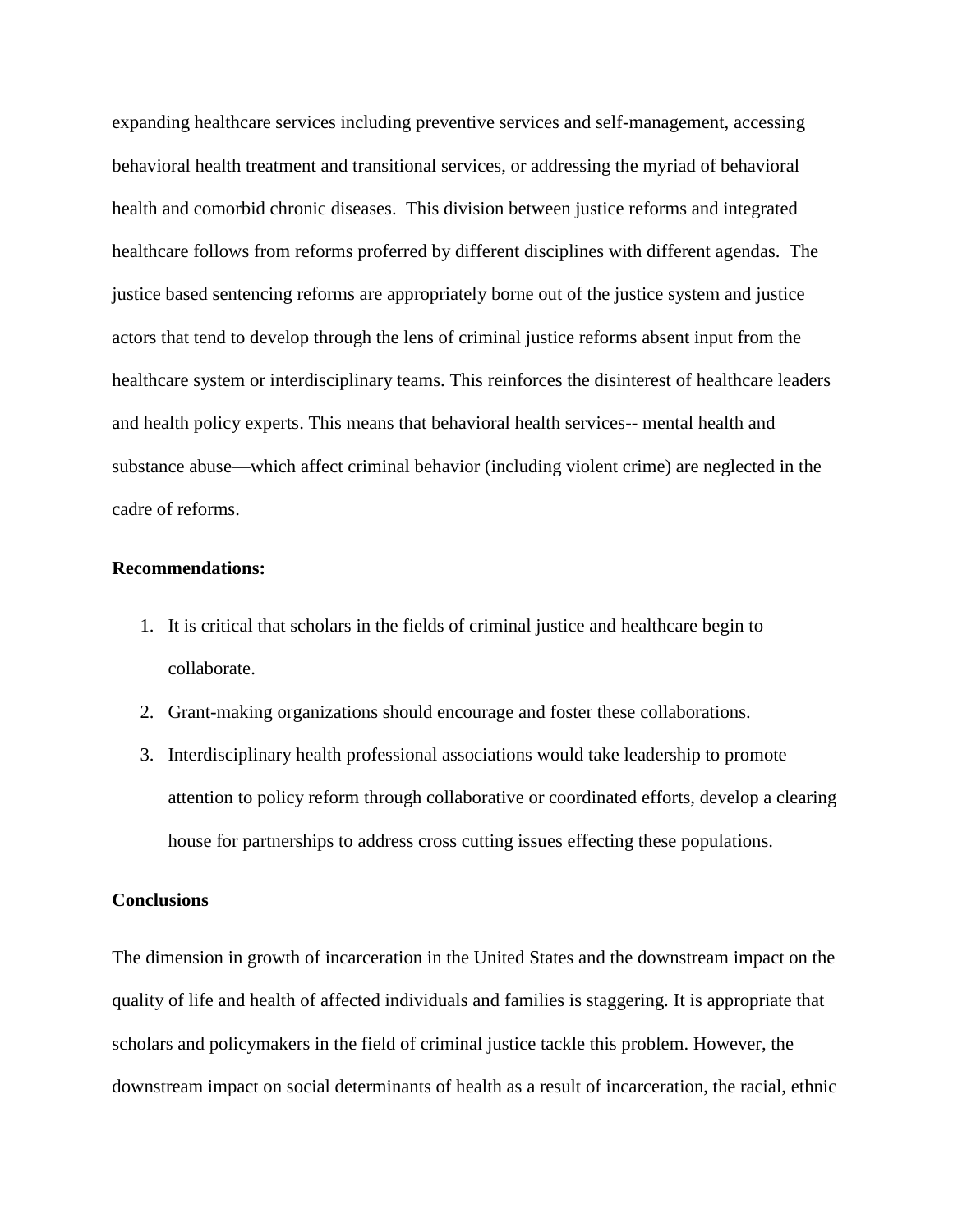and socioeconomic disparities of justice involvement and the influence of behavioral conditions on criminal behavior are equally compelling. In turn, the authors believe that academic health science centers and governmental organizations concerned with health care, health training and health services research have an equivalent responsibility to address the American mass incarceration phenomenon. Unless more multidimensional justice and healthcare reforms are offered, the efforts to prevent recidivism, to reduce health disparities and to mitigate the economic and societal consequences of incarceration will be lost.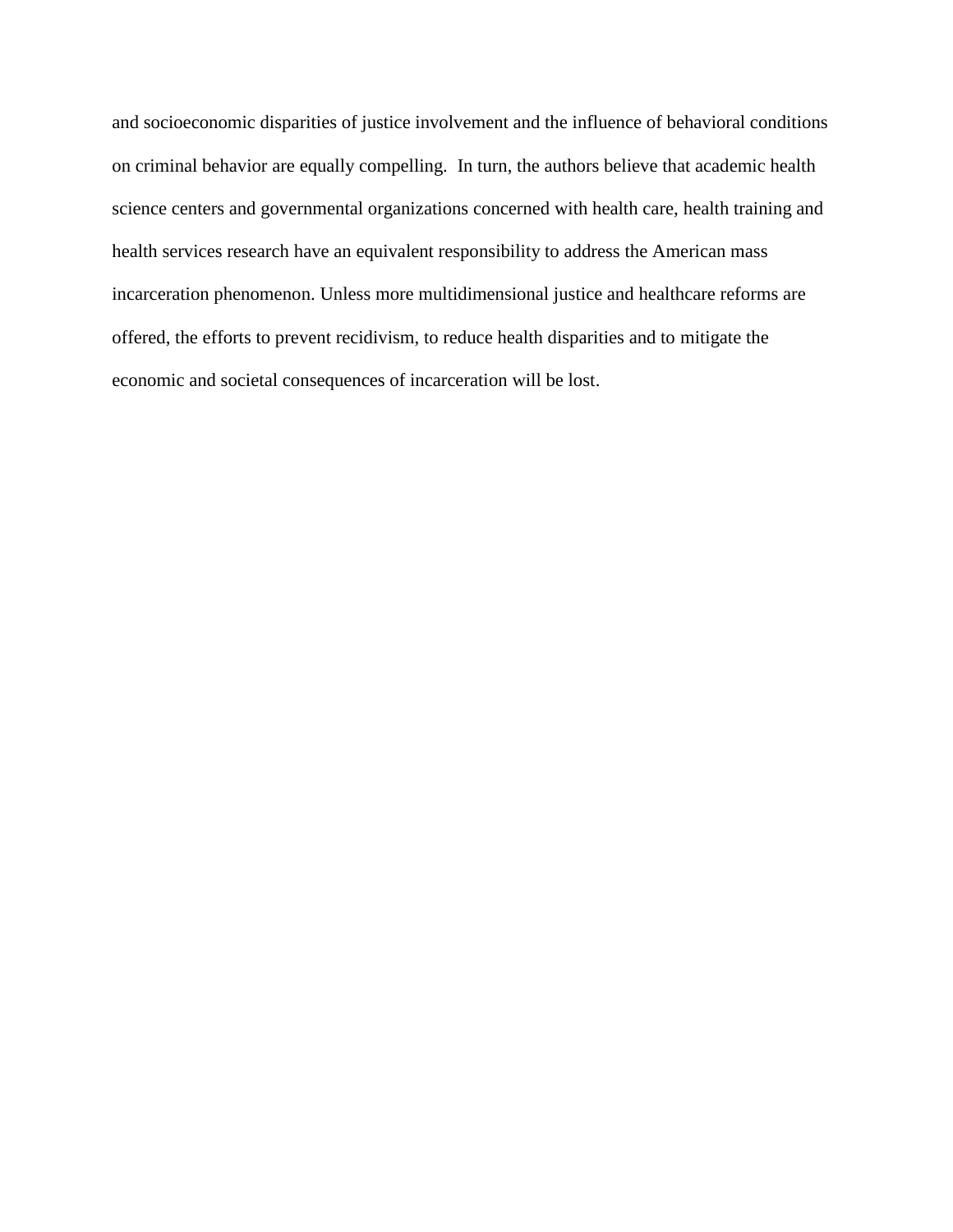# **References**

- 1. Drucker E. A Plague of Prisons: The Epidemiology of Mass Incarceration in America. New York, NY: The New Press; 2011:37-47.
- 2. Bureau of Justice Statistics, Survey of State Criminal History Information Systems, 2012 (U.S. Department of Justice, 2014) available at

<https://www.ncjrs.gov/pdffiles1/bjs/grants/244563.pdf>

- 3. Pettit B, Western B. Mass incarceration and the life course: race and class inequality in U.S. incarceration. American Sociological Review. 2004; 69:151-69.
- 4. ADAM II. Arrestee Drug Abuse Monitoring Program. Office of National Drug Control Policy. April, 2009. Available at: http://www.whitehousedrugpolicy.gov/publications/pdf/adam2008.pdf
- 5. Western B, Petit B. Incarceration and social inequality. Daedalus. 2010;139(3):8-19.
- 6. Freudenberg N, Daniels J, Crum M, *et al*. Coming home from jail: The social and health consequences of community reentry for women, male adolescents and families and communities. Am J Pub Health. 2005;95(10):1725-36.
- 7. Behind Bars II. Substance Abuse and America's Prison Population. 2010. The National Center on Addiction and Substance Abuse at Columbia University. Available at: http://www.casacolumbia.org/templates/publications\_reports.aspx
- 8. National Institute of Mental Health, "Serious Mental Illness (SMI) Among U.S. Adults," [http://www.nimh.nih.gov/health/statistics/prevalence/serious-mental-smi-among-us](http://www.nimh.nih.gov/health/statistics/prevalence/serious-mental-smi-among-us-adults.shtml)[adults.shtml](http://www.nimh.nih.gov/health/statistics/prevalence/serious-mental-smi-among-us-adults.shtml) (accessed July 20, 2015).
- 9. Binswanger IA, Krueger PM, Steiner JF. Prevalence of chronic medical conditions among jail and prison inmates in the United States compared with the general population.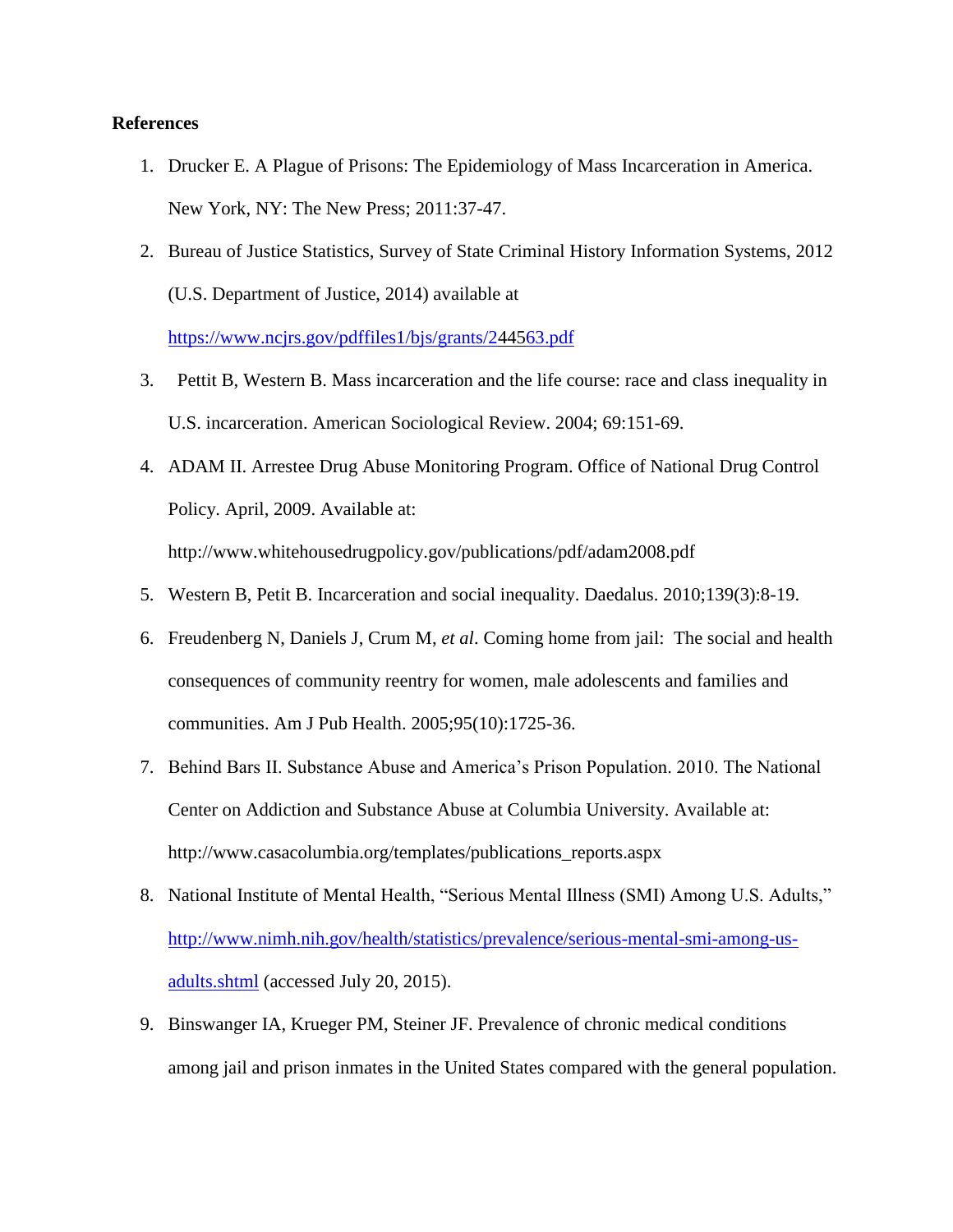J Epidemiol Community Health. 2009 Nov;63(11):912-9. doi:

10.1136/jech.2009.090662. Epub 2009 Jul 30.

- 10. Brinkley-Rubinstein, L. Incarceration as a catalyst for worsening health. Health & Justice. 2013;1(1), 3.
- 11. Cloud, D H, Parsons J, Delany-Brumsey A. Addressing mass incarceration: a clarion call for public health. Am J Public Health. 2014;104(3) 389-391.
- 12. Dumont DM, Brockmann B, Dickman S, *et al*. Public health and the epidemic of incarceration. Ann Rev Public Health. 2012;33:325-39.
- 13. Kendig N. Introduction. J Correct Health Care, 2008;14(4): 260-2.
- 14. Appelbaum KL. Correctional mental health research: opportunities and barriers. J Correct Health Care. 2008;14:269-277.
- 15. Paar D, Bova C, Baillargeon J, *et al*. Infectious Disease in Correctional Health Care: Pursuing a Research Agenda. J Correct Health Care. 2008;14(4): 263-8.
- 16. Hale JF, Brewer AM, Ferguson W. Correctional Health Primary Care: Research and Educational Opportunities. J Correct Health Care. 2008;14(4): 278-89.
- 17. Results from the 2012 National Survey on Drug Use and Health: Summary of National Findings, 2013; NSDUH Series H-46, HHS Publication No. (SMA) 13-4795. Substance Abuse and Mental Health Services Administration. Rockville, MD; 164 pages. Available at:<http://store.samhsa.gov/home>
- 18. Maruschak LM, Berzofsky M, Unangst J. Medical problems of state and federal prisoners and jail inmates, 2011-12, Bureau of Justice Statistics, 2015, NCJ 248491. 22 pages. Available at: http://www.bjs.gov/content/pub/pdf/mpsfpji1112.pdf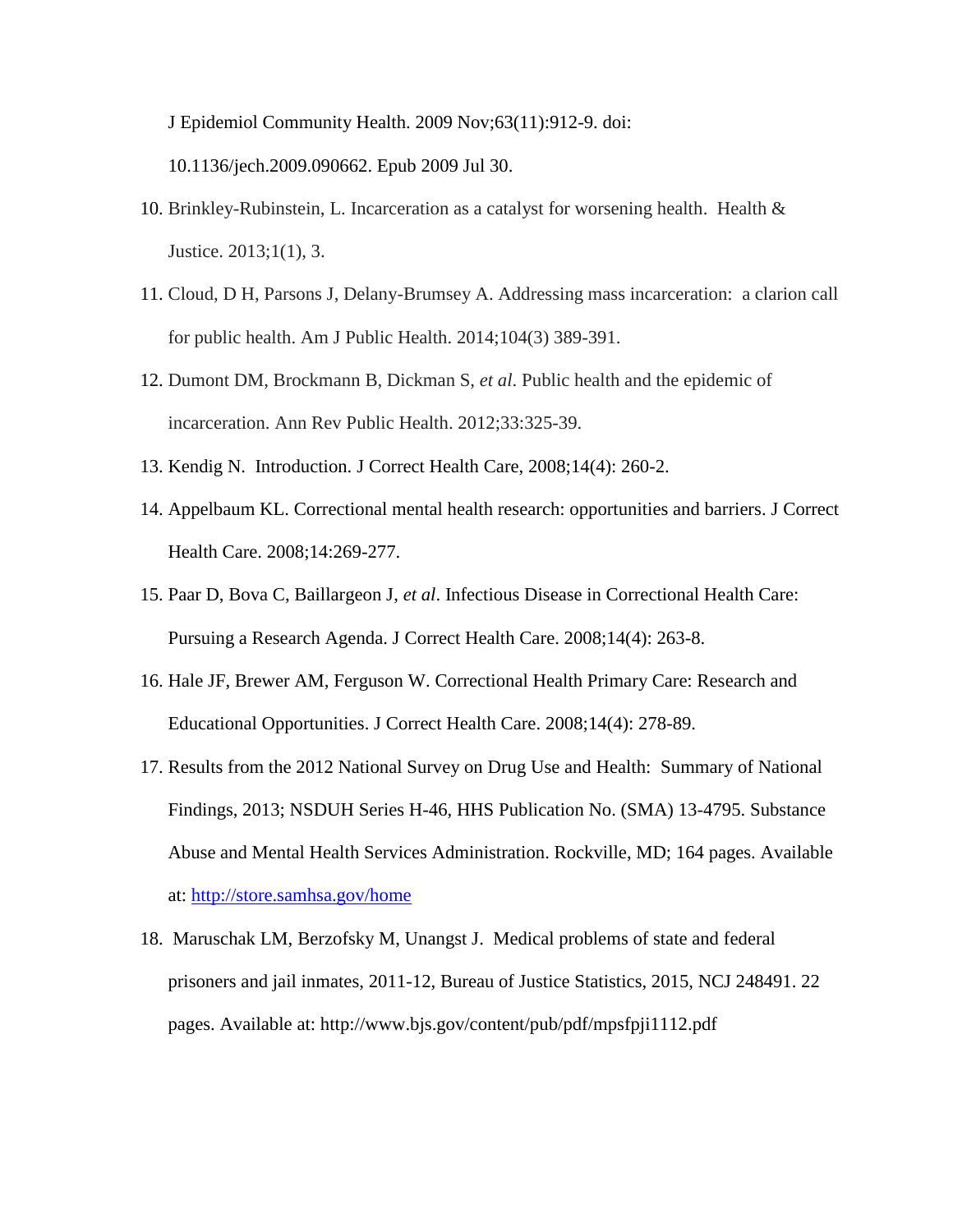- 19. Wang EA, Hong CS, Shavit S, *et al*. Engaging individuals recently released from prison into primary care: a randomized trial. Am J Public Health. 2012;102(9):112-113.
- 20. Ahalt C, Bolano M, Wang EA, *et al*. The state of research funding from the National Institutes of Health for criminal justice health research. Ann Intern Med. 2015;162(5):345-52. Doi: 10.7326/M14-2161.
- 21. Taxman FS, Cropsey KL, Young D, *et al*. Screening, assessment and referral practices in adult correctional settings: A national perspective. Crim Justice Behav. 2007;34(9):1216-1234.
- 22. Portillo S, Rudes DS, Taxman FS. The transportability of contingency management in problem-solving courts. Justice Quarterly. 2014;1-24. Doi: 10.1080/07418825.2014.902490.
- 23. Krieger J, Allen C, Cheadle A, *et al*. Using community-based participatory research to address social determinants of health: Lessons learned from Seattle Partners for Healthy Communities. Health Educ Behav. 2002;29(3):361-382.
- 24. Garcia AP, Minkler M, Cardenas Z, *et al*. Engaging Homeless Youth in Community-Based Participatory Research a Case Study from Skid Row, Los Angeles. Health Promot Pract . 2014;15(1):18-27.
- 25. Wallerstein NB, Duran B. Using community-based participatory research to address health disparities. Health Promot Pract. 2006 July 7(3):312-323.
- 26. Haley HL, Ferguson W, Brewer A, *et al*. Correctional health curriculum enhancement through focus groups. Teach Learn Med. 2009;21(4):310-7.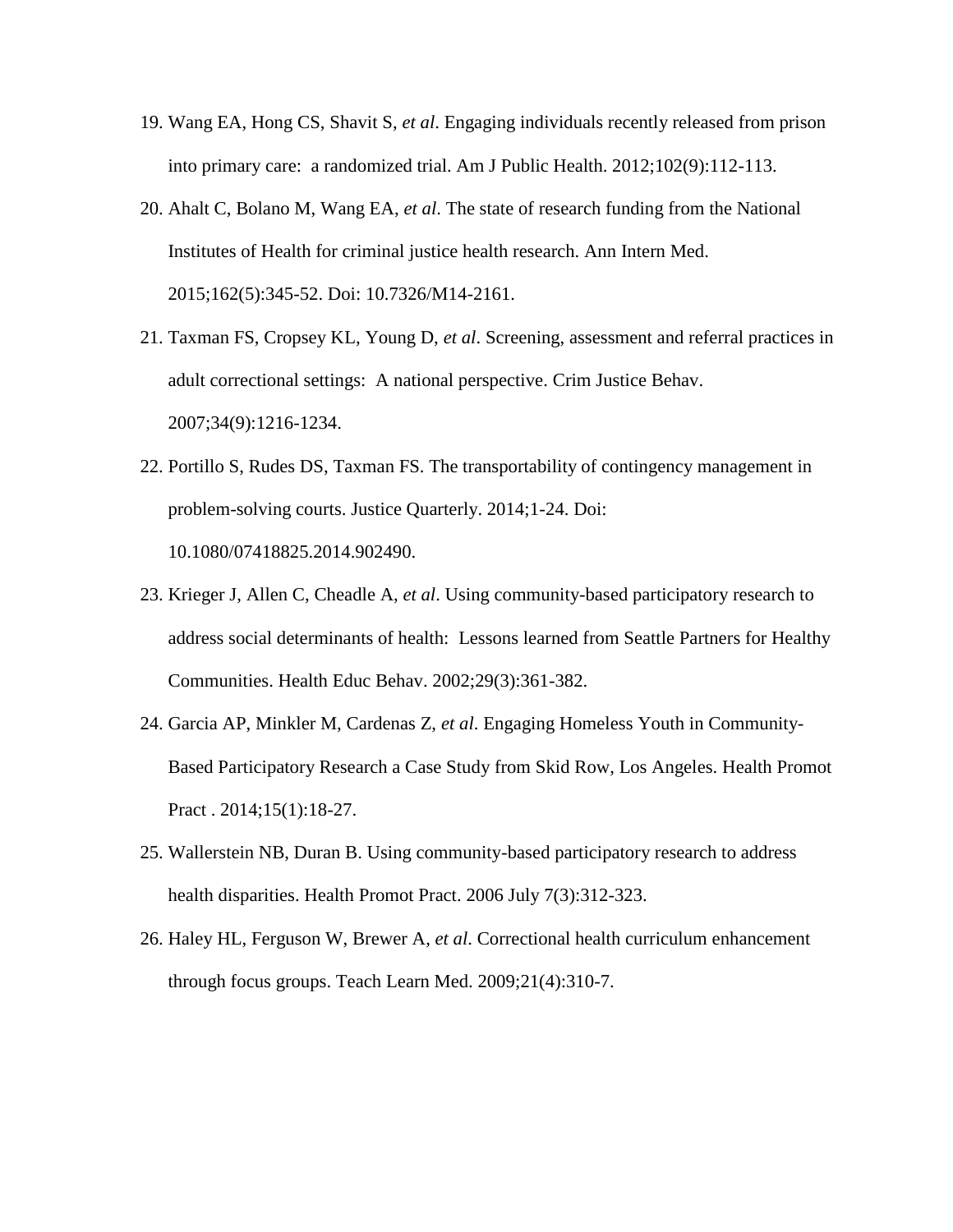- 27. Shelton D, Weiskopf C, Nicholson M. Correctional nursing competency development in the Connecticut Correctional Managed Health Care program. J Correctional Healthcare*.*  2010;16, 299-309.
- 28. Shelton D, Panosky D, Reagan L, *et al.* (2015, July). Correctional Nurse Baseline Indicators and Implementation Strategies Applied to a Statewide Correctional Nurse Competencies Program – Midyear report. J Contin Educ Nurs. (Accepted.)
- 29. Cordilia, A. (1983). *The making of an inmate: Prison as a way of life*. Cambridge, MA: Schenkman Publishing Company.
- 30. Clemmer, D. (1958). *The prison community*. New York, NY. Holt, Rinehart & Winston.
- 31. Min I, Schonberg D, Anderson M. A review of primary care training programs in correctional health for physicians. [Teach Learn Med.](http://www.ncbi.nlm.nih.gov/pubmed/22250940) 2012;24(1):81-9. doi: 10.1080/10401334.2012.641492.
- 32. American Osteopathic Association. Title Available at: [https://www.acofp.org/ACOFPIMIS/acofporg/PDFs/Program\\_Directors/Basic\\_Training\\_](https://www.acofp.org/ACOFPIMIS/acofporg/PDFs/Program_Directors/Basic_Training_Standards/FM/Basic_Standards_for_Correctional_Medicine_8_12.pdf) [Standards/FM/Basic\\_Standards\\_for\\_Correctional\\_Medicine\\_8\\_12.pdf](https://www.acofp.org/ACOFPIMIS/acofporg/PDFs/Program_Directors/Basic_Training_Standards/FM/Basic_Standards_for_Correctional_Medicine_8_12.pdf) , accessed 7/20/15.
- 33. Ferguson WJ, Thomas D, Medeiros M. *Growing Your Own: Correctional Health Fellowships. Presented at:* 3rd Annual Academic and Health Policy Conference on Correctional Health, Fort Lauderdale, FL, February, 2010. Available at: <http://www.correctionalhealthconference.com/2009-presentations>
- 34. Trestman RL. Academic-correctional partnership: Connecticut's mental health services program. Corrections Today. 2006:42-44.
- 35. ANA (2007). *Corrections Nursing: Scope and Standards of Practice*. Silver Spring, MD.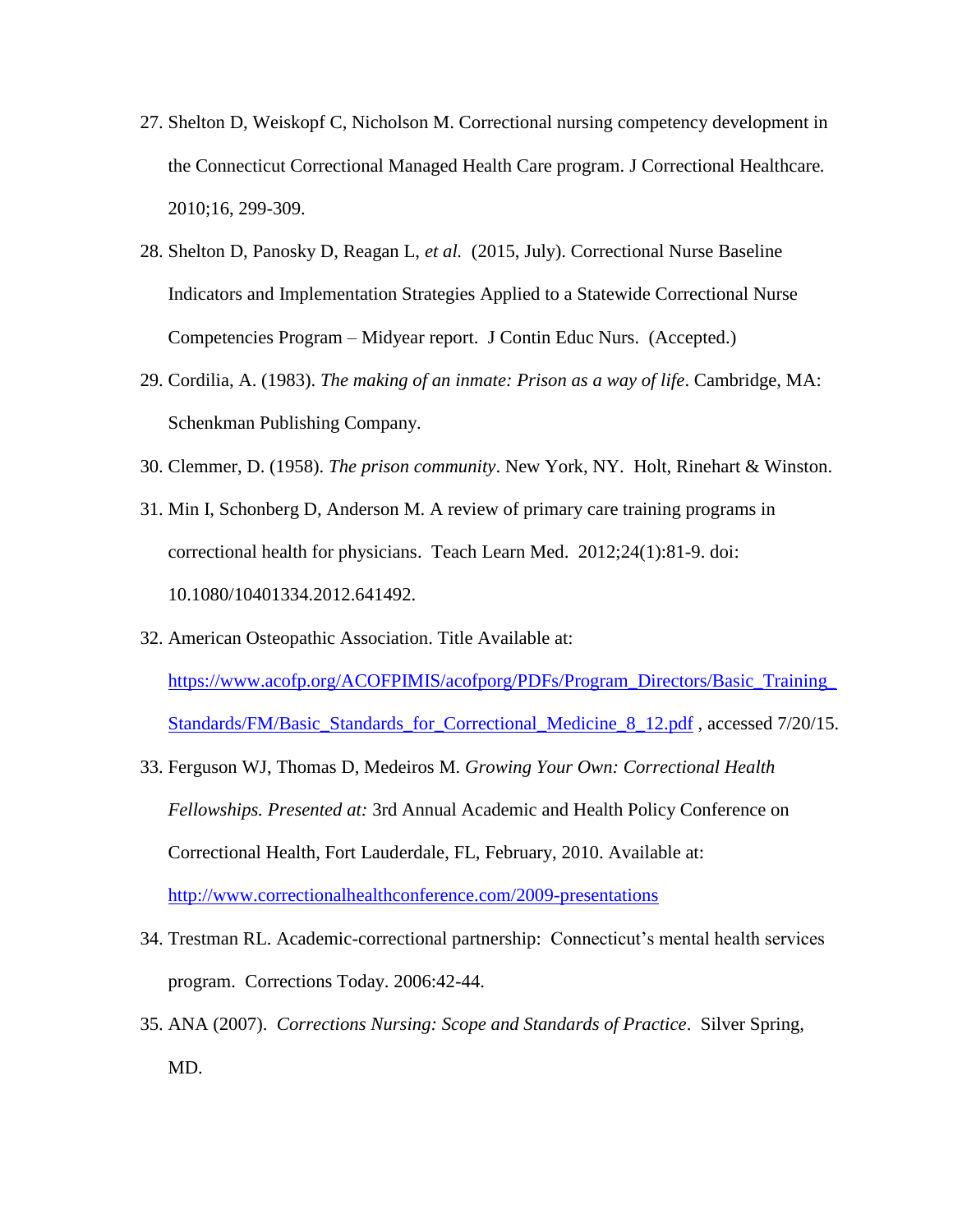36. Shelton D, Panosky D. (2009). Correctional nursing: An orientation for nursing students. Conference proceedings:  $10<sup>th</sup>$  Biennial International Conference on the Nurse's Role in the Criminal Justice System. On-line at:

[http://www.usask.ca/nursing/custodycaring/index.htm.](http://www.usask.ca/nursing/custodycaring/index.htm)

- 37. American Association of Colleges of Nursing. (2012). Employment of New Nurse Graduates and Employer Preferences for Baccalaureate-Prepared Nurses. On-line: [http://www.aacn.nche.edu/leading\\_initiatives\\_news/news/2012/employment12.](http://www.aacn.nche.edu/leading_initiatives_news/news/2012/employment12)
- 38. *Estelle v. Gamble*, 429 U.S. 97, 97 S. Ct. 285, 50 L. Ed. 2d 251 (1976).
- 39. *Bell v. Wolfish*, 441 U.S. 520, 99 S. Ct. 1861, 60 L. Ed. 2d 447 (1979).
- 40. *Bowring v. Godwin*, 551 F.2d 44 (4th Cir. 1977).
- 41. Herman S N. Prison Litigation Reform Acts. *Federal Sentencing Reporter*. 2012;*24*(4), 263-267.
- 42. Stolz BA. (2015). The Growth of Federal Criminal Justice Policy Making: The Role of U.S. Civil Rights Legislation. Criminal Justice Policy Review. 2015;26(5), 463-487.
- 43. Stern MF, Greifinger RB, Mellow J. Patient safety: moving the bar in prison health care standards. Am J Pub Health. 2013;100(11):2103.
- 44. *Brown v. Plata*, 131 S. Ct. 1910, 563 U.S., 179 L. Ed. 2d 969 (2011).
- 45. Wakeman SE, McKinney ME, Rich JD. Filling the gap: the importance of Medicaid continuity for former inmates. J Gen Intern Med. 2009;24:860-862.
- 46. Trestman RL, Aseltine RH Jr. Justice-involved health information: policy and practice advances in Connecticut. Perspect Health Inf Manag. 2014;11:1e.
- 47. Ramaswamy M, Diaz F, Pankey T, *et al*. Correlates of Preincarceration Health Care Use among Women and Men in Jail. J Correct Health Care. 2015;21(3):286-297.